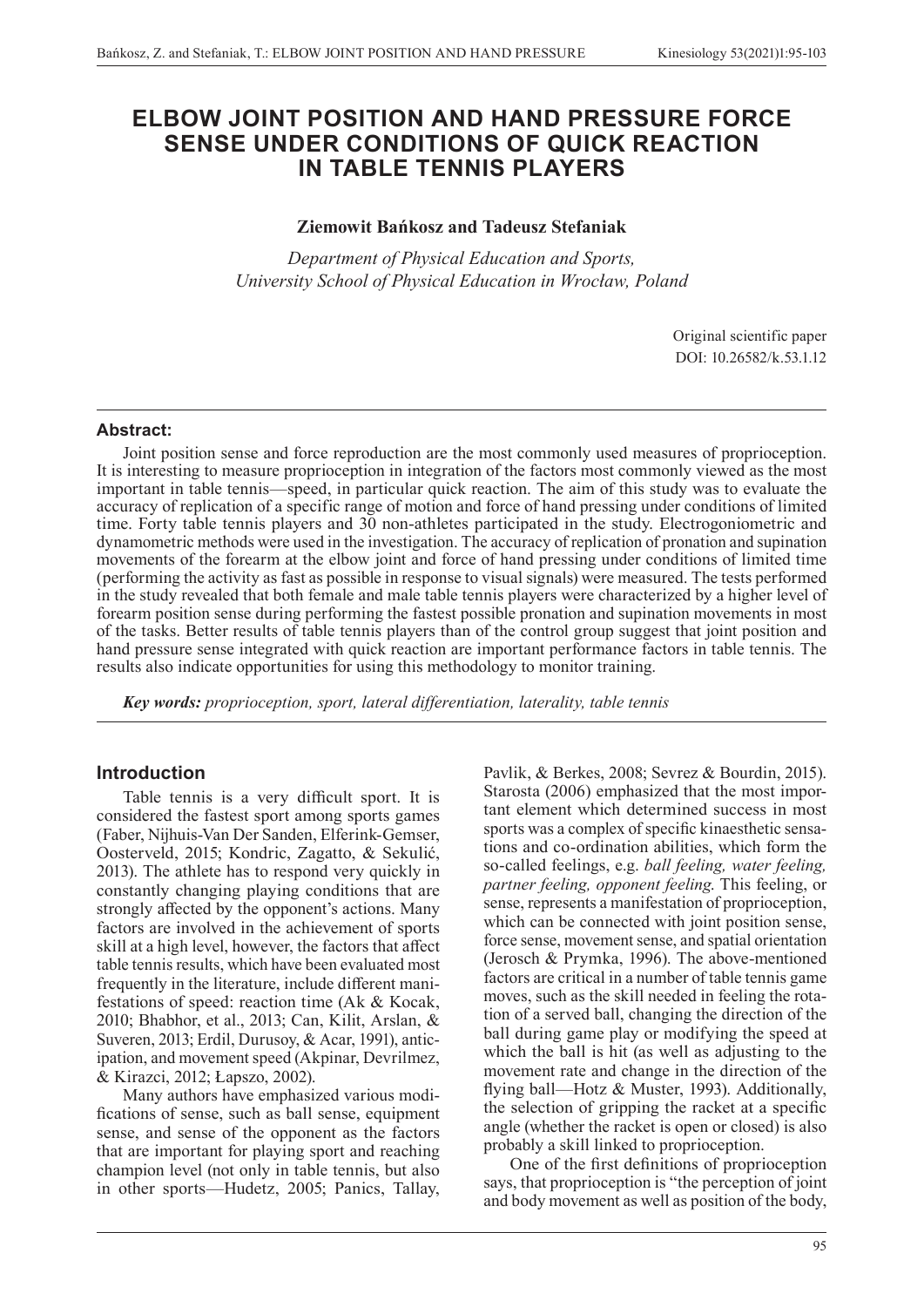or body segments, in space, and the *perceptions of the relative flexions and extensions of our limbs*" (Sherington, 1906; Han, Waddington, Adams, Anson, & Liu, 2016). Proprioception is currently defined as a complex entity encompassing several different components, such as the sense of: position, velocity, movement, and force. Proprioceptive sensation is derived peripherally from mechanoreceptors located in muscles, joint capsules, tendons, ligaments and skin, which are stimulated by mechanical deformation (McCloskey, 1978; Olson, et al., 2004). Saying shortly—proprioception can be defined as the ability of an individual to determine body segment positions and movements in space and is based on sensory signals provided to the brain from muscle, joint, and skin receptors (Goble, 2010).

 In previous studies, the aptitudes connected with proprioception have been mostly determined in laboratory settings by means of goniometers, inclinometers, or dynamometers (Bańkosz, 2012, 2015; Dover & Powers, 2003; Zatoń, Błacha, Jastrzębska, & Słonina, 2009). To examine proprioceptive mechanisms, different techniques have been reported in literature. There are three main testing techniques for assessing proprioception: the threshold to detection of passive motion, joint position reproduction, also known as joint position matching (or sense), and active movement extent discrimination assessment (Han, et al., 2016). Joint position sense is one of the most commonly used measures of proprioception. Determining joint position sense involves measuring the accuracy of jointangle replication, which can be conducted actively or passively and in an open or closed chain environment. The sense of force, commonly evaluated using force reproduction, has also been used as a measure of proprioception (Proske & Gandevia, 2012). Joint position sense and force reproduction were evaluated as a measure of proprioception in table tennis in previous research studies with variable and ambiguous results (Bańkosz, 2012, 2015). Several studies have presented views on the likelihood of correlation between the level of proprioception or ball sense and performance in table tennis (Bańkosz, 2015; Li, Lu, & Wang, 2000). However, the complexity of the factors, which have impact on the development of the players, is substantial, while their mutual integration and manifestation during game playing may occur in very different arrangements (Kondric, et al., 2013). Therefore, the evaluation of these factors should take into consideration this integration, coexistence, and relationships between each other. Consequently, it is essential to evaluate the manifestations of abilities and skills used during game play. It would be interesting to measure proprioception in integration of the factors most commonly viewed as the most important motor ability in table tennis (as it was written above), i.e. speed, in particular with quick reaction.

To our best knowledge no studies have evaluated proprioception (viewed as an accurate movement based on proprioceptive sensibility) with the necessity to perform, i.e. react quickly that is under conditions observed in various sports, including table tennis.

 The aim of this study was to evaluate replication accuracy of a specific range of motions (pronation and supination movements of the forearm at the elbow joint) and force of hand-pressing under conditions of limited time (starting the activity as fast as possible in response to a visual signal). Therefore, we evaluated such factors as the joint position sense and the pressure force reproduction sense as measures of proprioception under conditions of quick reaction. Necessity of quick reaction causes a specific situation that simulates natural conditions of table tennis game play, thus integrating proprioception with speed. The hypothesis was tested that both male and female table tennis players would obtain more accurate results than controls in tasks concerning the accuracy of movement replication. This would suggest the relationship between table tennis training and the level of proprioception. Confirmation of the hypothesis would point to the importance of the sense of movements replication under condition of quick reaction in table tennis and provide opportunities for using the evaluation of this sense in the recruitment of table tennis players and in monitoring their training progress.

# **Methods**

#### **Participants**

The study evaluated 40 table tennis players who had participated in the Polish table tennis classification tournaments (high level junior players classified as 1 to 64 in the national ranking) and 30 control peers, students from the third class of junior high school who declared as non-athletes. Every participant declared and pointed out his or her

*Table 1. Characteristics of the examined groups: age, body height and body mass*

| Group                                      | Age<br>M(SD)<br>(year) | Body height<br>M(SD)<br>(cm)         | Body mass<br>M(SD)<br>(kg) |
|--------------------------------------------|------------------------|--------------------------------------|----------------------------|
| Table tennis male<br>players (n=20)        | 17.25(0.83)            | 177.50(4.60)                         | 68.70(2.51)                |
| Table tennis<br>female players<br>$(n=20)$ |                        | 16.58(0.99) 163.52(5.73) 59.51(3.23) |                            |
| Control group -<br>males $(n=15)$          |                        | 16.00(0.00) 174.03(5,90)             | 66.19(3.22)                |
| Control group -<br>females $(n=15)$        | 16.00(0.00)            | 164.12(4.61)                         | 54.17(2.51)                |
|                                            |                        |                                      |                            |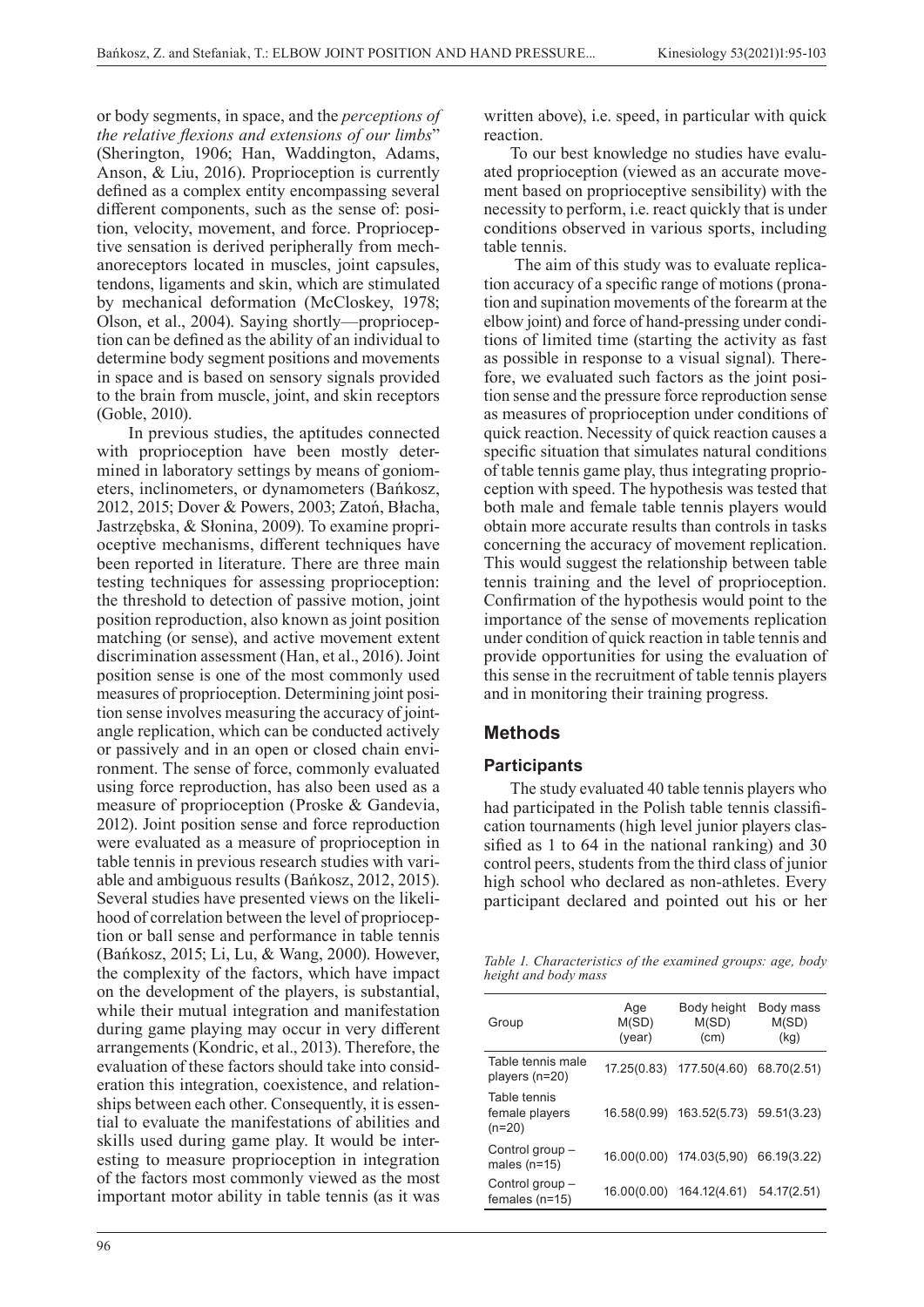

*Figure 1. Hand positioning (A) and dynamometer (B)*



*Figure 2. Goniometer (A) and position of participant (B)*

dominant upper limb. The characterization of the groups is shown in Table 1. All the participants gave written consent for their participation in the exami-<br>instruct nations. The local ethics committee approved this study, and the institutional review board approved the research. **Figure 2.** Goniometer (A) and position of participant (B)

#### **Procedures and equipment**

The examinations were conducted in a separate room during morning hours. The research stand was composed of a goniometer and a dynamometer (see Figures 1 and 2).

The dynamometer (Fig. 1) consisted of a rigid box with an in-built button, with a strain gauge (KMM 20, made by Wobit, P.P.H. WObit E.K.J. Ober s.c., Poland) that recorded the pressure force. Next to the button were diodes which were switched on remotely from a computer by the test supervisor. The force values were recorded using Labview National Instruments version 2009 software with a NI USB 6009 analog-digital board (National Instruments, Austin, TX, USA). Sitting on a chair with adjustable height, the participant kept the hand on the button of the measuring device (with the elbow, flexed at right angle, near to the trunk) and, in pretrials, pressed it three times, using a target force of 20 N. Upon reaching the force of 20N, a loud ring was sounded, and the participant was informed about the value of force he/she pressed. Next, in the

proper test, the participant reproduced the pressure from the pre-trials from memory five times, being instructed to do this as fast as possible in response to a diode signal with no audio cue. The test was performed using both limbs with the same procedures. The maximal values of the pressure force (in newton) were considered as replicated values. In the replication of the replicated values.<br>Standard deviations of the replicated values were adopted as accuracy indices (expressed in newton), i.e. the indices of force sense, according to the following formula:

$$
s = \sqrt{\frac{1}{N-1} \sum_{i=1}^{N} (x_i - \overline{x})^2}
$$

where S is the standard deviation, are the observed values of the sample items, *x* is the mean values of the sample items,  $\bar{x}$  is the mean value of vations in the sample. Therefore, it was adopted accuracy and, consequently, a higher level of force sense (as one of the components of proprioception indices were recorded for further analysis: where S is the standard deviation, are the observed these observations, and *N* is the number of obserthat a lower value of the index reflects a higher integrated with quick reaction). The following two

Film – accuracy of pressure force reproduction, the non-dominant limb – accuracy of pressure for  $n = 1$ F R – accuracy of pressure force reproduction, the dominant limb

=Figure 2 about here=  $F_L$  – accuracy of pressure force reproduction, the non-dominant limb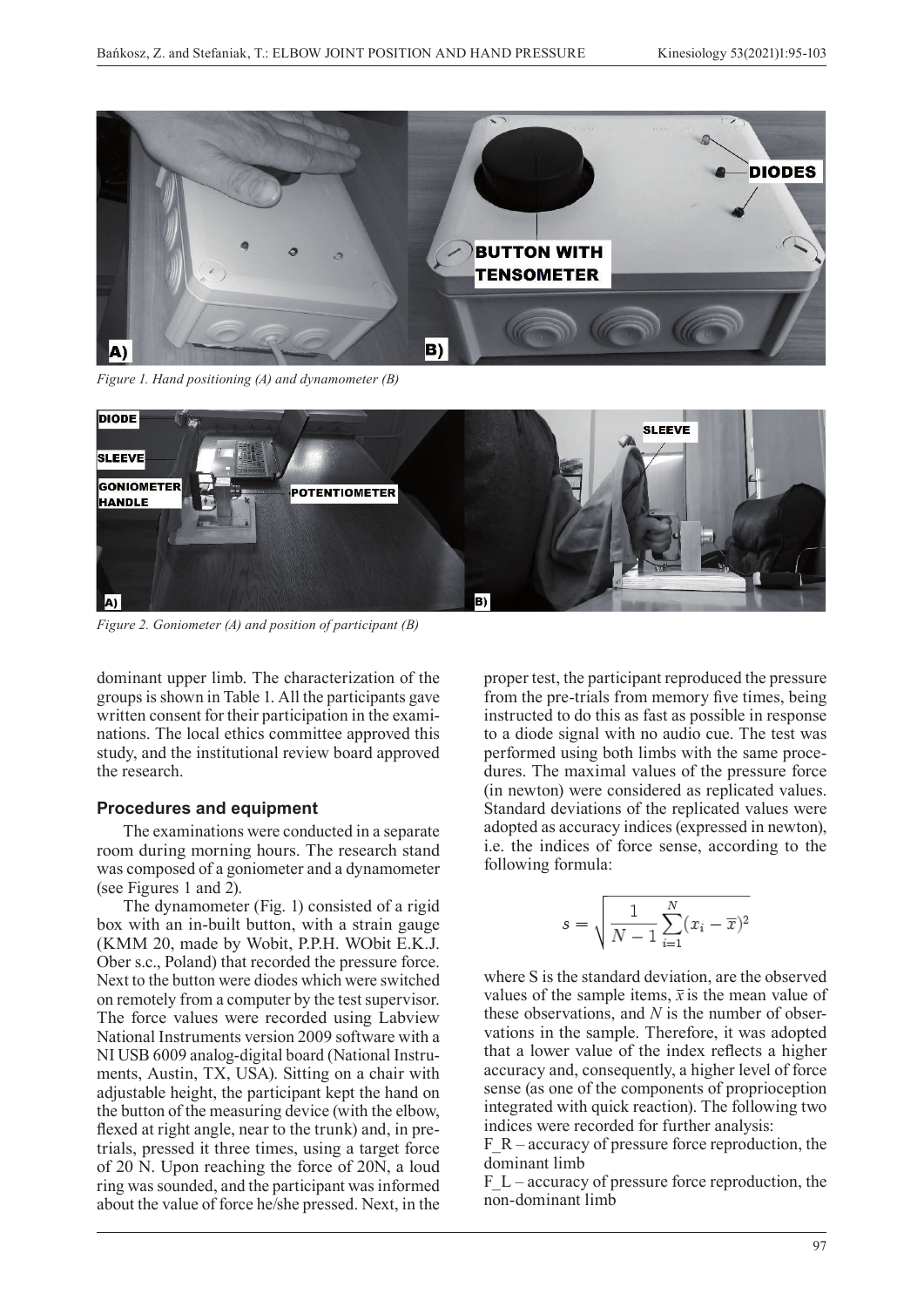A goniometer (Fig. 2) is a device that allows a rotational movement using a handle held by the participant. The device was contained in an in-built potentiometer (rotary potentiometer with linear characteristics) that recorded changes in location of the handle. The diode in the device was switched on by the test supervisor remotely from a computer. Angular changes were monitored using Labview National Instruments version 2009 computer software, connected to the NI USB 6008 analogdigital board (National Instruments, Austin, TX, USA). Sitting on a chair with adjustable height, the participant held the handle so that a right-angle was formed between the upper arm and forearm and the elbow was near the participant's trunk (Fig. 2). The forearm axis coincided with the movement axis, while the third head of the metacarpal bone coincided with the rotation axis according to the requirements for the measurement of a range of motions. Before each series of test tasks, the initial position of the study participant was checked and corrected by the test supervisor. The participants were not familiarized with the equipment before the test. Firstly, they performed three pre-trials under visual control alternating pronation and supination movements of the forearm of the dominant arm (movement pattern), starting from the intermediate position (zero angle) to an angle of 45 degrees (to both sides—pronation and supination, in any direction first). Reaching the angle of 45 degrees (in both pronation and supination) was signalled by a loud bell which was switched on automatically. Next, in the proper test, the participant was asked to replicate the movement of the pre-trials (rotation of 45 degrees, separately, one by one: supina- $\frac{1}{20}$  and pronation) five times in response to a diode **Results** signal (with no audio clue), attempting to start the movement as fast as possible. During these trials the participant was unable to see the forearm posi-<br> $\frac{f_{\text{ref}}}{f_{\text{ref}}}$  as fast as fast as  $\frac{f_{\text{ref}}}{f_{\text{ref}}}$ tion as it was covered by a broad sleeve (Fig. 2). The next step involved examination of the non-domi-diode signal with no audio cue. The test was performed using both limbs with the same nant hand, with the same procedure. Computer software recorded the maximal range of motion in each direction as an angle replicated by the participant (in degrees). Joint position sense was determined in the tests by accuracy indices, which represented  $\frac{d}{dx}$  in the relation in the sented the standard deviation from the replicated angles, according to the following formula:

$$
s = \sqrt{\frac{1}{N-1} \sum_{i=1}^{N} (x_i - \overline{x})^2}
$$

where S is standard deviation, are the observed values of the standard deviation, are the observed values of the sample in the means of the means were values of the sample items,  $\bar{x}$  is the mean value of these observations, and *N* is the number of observa-<br>these observations, and *N* is the number of observa-<br>were, however, lower in table ten tions in the sample. Therefore, it was adopted that a lower value of the index (expressed in degrees) reflects higher accuracy and, consequently, a higher were high. level of joint position sense (as a component of reaction). The following two indices were recorded for further analysis:

proprioception integrated with quick reaction). The following indices were taken for further analysis:  $S_R$  – index of supination accuracy, the dominant limb

 $S_L$  – index of supination accuracy, the non-dominant limb

P<sub>R</sub> – index of pronation accuracy, the dominant limb

P  $L$  – index of pronation accuracy, the non-dominant limb

### **Statistics**

The indices obtained in the study were subjected to statistical analysis. Mean values, standard deviations, and coefficients of variation were computed. The distribution of variables was verified using the Shapiro-Wilk test. The results of this test demonstrated a multiple occurrence of non-normal distribution. Therefore, a group comparison was performed by means of the non-parametric Mann-Whitney's U test. The results obtained by the two study groups were compared for individual tests, with consideration for gender and the body side (the dominant and non-dominant limb). Accuracy of performance of individual tests was also compared between the dominant and non-dominant limbs for each group individually in male and female table tennis players and in the control group. The coefficient of variation was also evaluated for the results obtained by the groups in individual tests. The following interpretation of the coefficient was adopted:  $V < 50\%$  – low variation,  $50\%$  <V < 100% – moderate variation,  $V > 100\%$  – high variation.

## **Results**

Mean values of the results obtained in each test In no audio clue), attempting to start the<br>heas fast as possible. During these trials were determined for each experimental group for the purpose of comparison. First, we compared the values of the indices of accuracy of pressure force reproduction and then the indices of accuracy of supination and pronation of the forearm.

which the group of women, significantly lower ded the maximal range of motion in each line the group of women, significantly lower values of accuracy indices (indicative of a higher as an angle replicated by the participant<br>s) Ioint position sense was determined accuracy) in the tasks of force reproduction with the right and left limbs could be found more often in the athletes than in the controls (Table 2). For the right limb table tennis players were more accurate in the elbow joint position sense ( $p<05$ ). Substantial values (mostly over 50%) can be observed for the coefficient of variation for accuracy indices.

In the force reproduction test, the results obtained by male athletes were not statistically significantly different from those in the control group (Table 3). Mean values of accuracy indices were, however, lower in table tennis players than in e sample. Therefore, it was adopted that controls (Table 3). Similar to women, coefficients of variation for accuracy indices  $(F_L L)$  and  $F_R$ ) were high.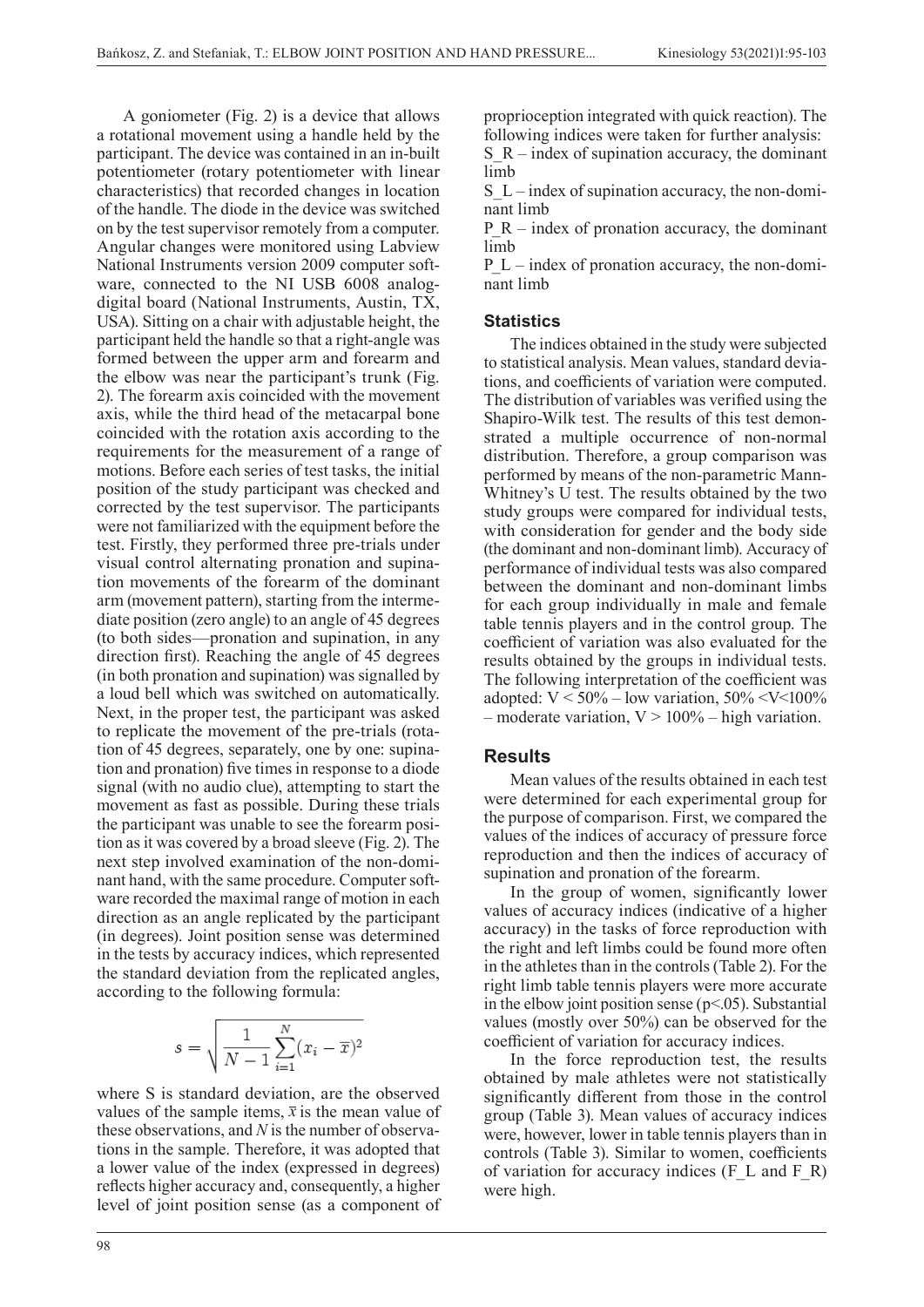|          |           | Control group ( $n = 15$ )      |           | Table tennis players $(n = 20)$ |                                     |
|----------|-----------|---------------------------------|-----------|---------------------------------|-------------------------------------|
| Variable | M(SD)     | Coefficient of<br>Variation (%) | M(SD)     | Coefficient of<br>variation (%) | p value (Mann-<br>Whitney's U test) |
|          | .68(0.34) | 50.81                           | .49(0.31) | 63.75                           | .11                                 |
| F R      | .60(0.36) | 60.06                           | .34(0.17) | 49.36                           | $.02*$                              |

*Table 2. Mean values of accuracy indices, standard deviations, and coefficients of variation for the control group and table tennis players in the test of force reproduction (N), p values of the Mann-Whitney's U test—females*

Note. F\_L – indices of accuracy of force reproduction, non-dominant limb; F\_R – indices of accuracy of force reproduction, dominant limb.

*Table 3. Mean values of accuracy indices, standard deviations, and coefficients of variation for the control group and table tennis players in the test of force reproduction (N), p values of the Mann-Whitney's U test—males*

|          | Control group ( $n = 15$ ) |                                 | Table tennis players ( $n = 20$ ) |                                    |                                     |
|----------|----------------------------|---------------------------------|-----------------------------------|------------------------------------|-------------------------------------|
| Variable | M(SD)                      | Coefficient of<br>Variation (%) | M(SD)                             | Coefficient of<br>variation $(\%)$ | p value (Mann-<br>Whitney's U test) |
|          | .73(0.45)                  | 61.32                           | .53(0.33)                         | 62.92                              | .12                                 |
| F R      | .70(0.55)                  | 78.79                           | .49(0.29)                         | 58.84                              | .13                                 |

Note. F\_L – indices of accuracy of force reproduction, non-dominant limb; F\_R - indices of accuracy of force reproduction, dominant limb.

*Table 4. Mean values of accuracy indices, standard deviations, and coefficients of variation for the control group and table tennis players in the test of replication of forearm pronation and supination movements (degrees), p values of the Mann-Whitney's U test—females*

|          | Control group ( $n = 15$ ) |                                 | Table tennis players ( $n = 20$ ) |                                 |                                    |
|----------|----------------------------|---------------------------------|-----------------------------------|---------------------------------|------------------------------------|
| Variable | M(SD)                      | Coefficient of<br>variation (%) | M(SD)                             | Coefficient of<br>variation (%) | p value of U Mann-<br>Whitney test |
| $S_L$    | 7.73(3.87)                 | 50.08                           | 7.64 (3.97)                       | 51.96                           | .61                                |
| $P_L$    | 13.96 (8.02)               | 57.48                           | 7.85 (4.72)                       | 60.15                           | $.03*$                             |
| $S_R$    | 10.04(3.63)                | 36.14                           | 5.79(2.24)                        | 38.78                           | $.00*$                             |
| P R      | 12.98(10.08)               | 77.68                           | 8.00(4.38)                        | 54.82                           | .08                                |

Note. S\_L – accuracy indices, supination, non-dominant limb, P\_L – accuracy indices, pronation, non-dominant limb, S\_R – accuracy indices, supination, dominant limb, P\_R – accuracy indices, pronation, dominant limb.

*Table 5. Mean values of accuracy indices, standard deviations, and coefficients of variation for the control group and table tennis players in the test of replication of forearm pronation and supination movements (degrees), p values of U Mann-Whitney test - male*

|          | Control group ( $n = 15$ ) |                                 | TT players $(n = 20)$ |                                 | p value of U Mann- |
|----------|----------------------------|---------------------------------|-----------------------|---------------------------------|--------------------|
| Variable | M(SD)                      | Coefficient of<br>Variation (%) | M(SD)                 | Coefficient of<br>Variation (%) | Whitney test       |
| $S_l$    | 8.89(7.30)                 | 82.11                           | 7.14(2.80)            | 39.24                           | .41                |
| $P_L$    | 7.71(3.32)                 | 43.03                           | 7.77(3.74)            | 48.17                           | .97                |
| S_R      | 8.21(2.90)                 | 35.30                           | 5.91(3.95)            | 66.83                           | $.03*$             |
| $P_R$    | 10.38(3.51)                | 33.86                           | 6.90(3.41)            | 49.47                           | $.01*$             |

Note. S\_L – accuracy indices, supination, non-dominant limb, P\_L – accuracy indices, pronation, non-dominant limb, S\_R – accuracy indices, supination, dominant limb, P\_R – accuracy indices, pronation, dominant limb.

*Table 6. The Mann-Whitney's U tests' p values— a comparison of the results between the left and right limb in individual tests*

| Variable             | SL&SR  | PL&PR | FL&FR |
|----------------------|--------|-------|-------|
| Control group (n=30) | .09    | .15   | .42   |
| TT players $(n=40)$  | $.01*$ | .39   | .04*  |

Note. S\_L – accuracy indices, supination, non-dominant limb, P\_L – accuracy indices, pronation, non-dominant limb, S\_R – accuracy indices, supination, dominant limb, P\_R – accuracy indices, pronation, dominant limb.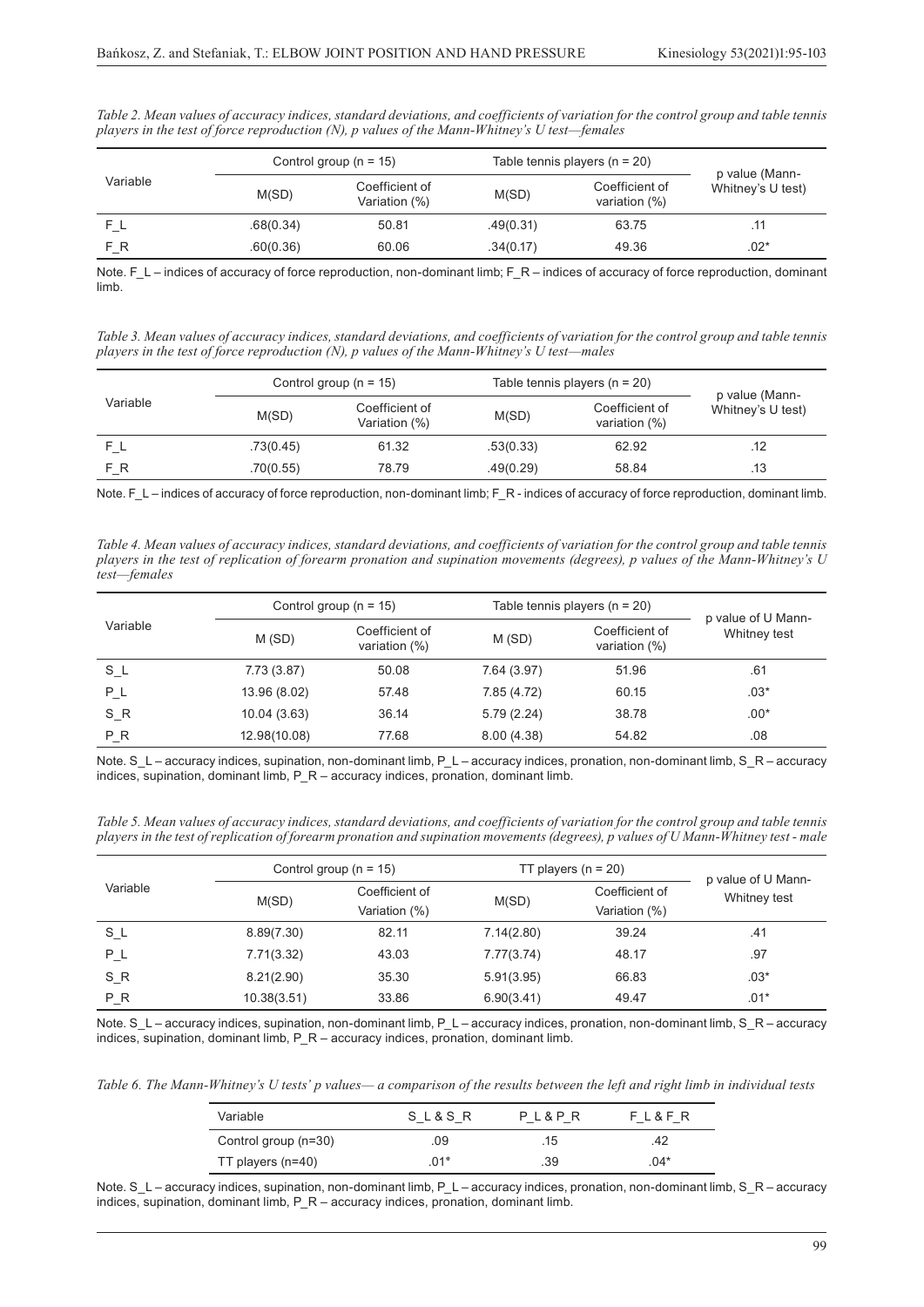In the test of replication of the range of motion, female tennis players were characterized by significantly lower values of accuracy indices in two cases  $(P_L and S_R)$ , although mean values were also lower in the other two cases (S L and P R) (Table 4). Similarly to the previous tasks, high values can be observed for the coefficients of variation for accuracy indices.

The accuracy indices of the replication of supination and pronation movements in the non-dominant limb were slightly lower in the group of table tennis male players than in the controls (Table 5). However, table tennis players performed supination and pronation movements with the dominant limb significantly more accurate than the non-athletes (Table 5). Similar to the previous tests, high values can be observed in the coefficients of variation for accuracy indices.

The Mann-Whitney's U-test performed for the dominant and non-dominant arms in individual groups and, therefore, evaluated lateral variation in terms of accuracy of the performed tasks, demonstrated that athletes were characterized by significant differences. Out of the three tasks, two (supination/pronation and pressure force) showed significant differences between the dominant and nondominant limbs in athletes (Table 6).

# **Discussion and conclusions**

This study evaluated the accuracy of replication of the movement in the elbow joint (forearm supination and pronation) and hand pressure force under the conditions of quick reaction. Previous studies concerning proprioception have presented contradictory findings for the movement replication ability, defined as a joint position sense or force sense. Some studies have demonstrated that athletes are characterized by a better joint position sense compared to non-athletes. These studies have been based on soccer (Muaidi, Nicholson, & Refshauge, 2009), basketball (Sevrez & Bourdin, 2015), taekwondo (Fong, Tsang, & Ng, 2013), rugby (Herrington, Horsley, & Rolf, 2009), as well as handball (Panics, et al., 2008). Cho et al. (2017) pointed out that synchronized swimmers had fewer active joint repositioning errors in the shoulder, wrist, and ankle on land and in the hip and ankle underwater. Other studies, however, have emphasized that high-intensity training is likely to have a negative effect on the limb position sense (Barrack, Cook, & Skinner, 1984; Dover, Kaminski, Meister, Powers, & Horodyski, 2003) or that some types of sports (e.g. running) do not improve sense in the area of the joints that are involved (Li, Xu, & Hoshizaki, 2009). A few studies have explored proprioception in table tennis players, although the results have been relatively equivocal (Bańkosz, 2012, 2015; Jerosch, Thorwesten, & Reuter, 1997; Li & Pan, 2010).

The investigations performed in our study concerned joint position sense and force sense under the conditions of quick reaction. The study involved upper limbs, whose accuracy and speed seem to be critical to playing table tennis. Most of the movement replication tests using the dominant limb in the female group (two in three cases) revealed that the athletes performed the task significantly better than the non-athletes in the pressure test and the supination test. In the case of the nondominant limb, female athletes performed significantly better in one out of the three tests (pronation test). However, mean accuracy indices for female athletes were lower in all the tests (the lower the index, the better the task performance) compared to the control group. Male table tennis players performed more accurate than the controls in tests of movement replication for the dominant forearm (pronation and supination).

Undoubtedly, the evaluation of force sense and joint position sense under the condition of quick reaction points to the differences between the table tennis players and the control group—table tennis players manifested a higher level of accuracy based on proprioception than the control group. This may result from the specific sport activity, in which the proprioception-based movement differentiation integrated with quick reaction is critical. Differences between the groups of athletes and nonathletes were more pronounced that in previous studies (Bańkosz, 2012, 2015). This is undoubtedly linked to the conditions of reaction to a signal used in the present study and, therefore, to the necessity of a quick replication of the forearm position and pressure force (the fastest reaction possible). Han, Anson, Waddington, & Adams (2014, 2015a) and Han, Anson, Waddington, Adams, & and Liu (2015b) highlighted the importance of ankle proprioception in sporting success. They measured ankle proprioception of elite athletes and found that the ankle proprioception scores were significantly predictive of sport performance level in aerobic gymnastics, soccer, swimming, badminton, and sports dancing. The authors also found that proprioception at the shoulder and spine were significantly associated with competitive level in these sports. The ankle proprioception was also correlated most strongly with sport competition level and was the most significant factor of sports performance (Han, et al., 2015b). Similarly, regarding the results of our study it can be presumed that the tools and methodology used in the study enable the evaluation of important elements which may be critical to the level of achievement in table tennis. It can be also concluded that the method might be useful for monitoring training progress and even in recruitment of athletes for the sport, but more research is needed.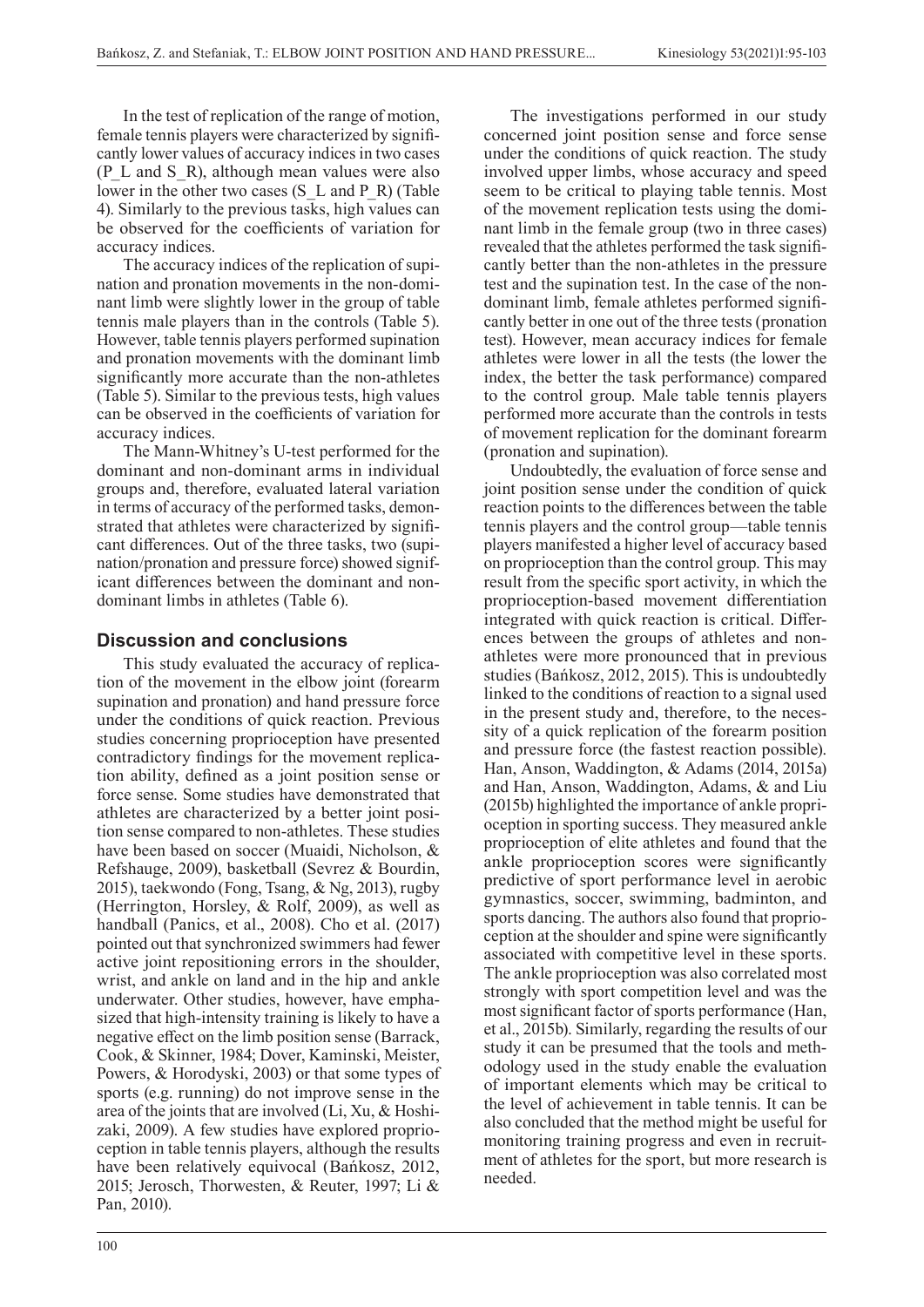It should also be emphasized that mean accuracy indices for replication in each task were lower in athletes compared to the control group. It was adopted that lower indices indicated better results. However, significant differences between the two groups in replication of pronation and supination movements and force reproduction were found mainly for the dominant limb. This most likely resulted from the level of sense on the dominant side, which, due to the sport specificity, is higher in both male and female players compared to the control group. This is consistent with the observations presented in previous studies (Bańkosz, 2015). This observation was also supported by the results of comparison of dominant and non-dominant sides in both groups. In athletes (both women and men), substantial differences were found between the limbs twice (supination and force reproduction). This is probably connected with practising of table tennis. Lateral differentiation in proprioception of the upper limbs is most likely due to the use of the dominant limb during playing, which, as stated before, is related to the necessity of differentiation of the position of the hand, forearm, arm and muscular tension in their area. A substantial differentiation, as a result of practising of a specific sport, has been confirmed by some authors. Starosta (2001) found that the specificity of a given sport, expressed by the dominance of either symmetric or asymmetric movements, was responsible for the laterality regarding the precision of kinaesthetic perceptions. Physical loads induced differences in the movement precision of the left and right upper limbs in wrestlers, sailors, and windsurfers.

Some authors argue, however, that differences in the sense of position of the joint are not observed in study participants. King, Harding, and Karduna (2016) compared the accuracy of replication of angles in the elbow and shoulder joints in both limbs and found that there were no significant differences in angular joint position sense errors between the joints. Cug, Wikstrom, Golshaei, and Kirazci (2016) found that limb dominance did not influence knee-joint proprioception when tested in an open kinetic chain using passive repositioning in football players group. Undoubtedly, the problems of laterality, especially lateral differentiation of proprioception, are yet to be explored.

It is also noticeable that distribution of the results varied depending on the type of test. For example, no significant differences were found between the groups in force reproduction tests in men. These differences were found, however, in certain tests of the forearm supination and pronation replication. A similar pattern was observed in women, although, as emphasized above, more statistically significant differences were found between the groups. This different distribution of the results in the groups is likely to have been caused by the independence and non-homogeneity of the two types of sense (either joint position sense or force sense). This observation is consistent with previous findings (Bańkosz, 2015; Juras, Waśkiewicz, & Mynarski, 1993).

Analysis of the coefficients of variation reveals that the tests of angle replication and force reproduction are characterized by a substantial spread of results in both groups. In most cases, the values were close to or higher than 50%. This suggests a substantial differentiation between the groups in terms of reproducibility of results. Perhaps this is typical of the examinations of joint position sense or force sense, which are the components of proprioception characterized by substantial variation and dependent on many factors (e.g. focus of attention, mood and time of day), which has been emphasized in other studies (Bańkosz, 2015; Kollarovits & Teplicka, 1999). This can be regarded as a limitation of the study. The next limitation of our study is the analysis of the values of reproduced force and range of movement. In this study we assessed the reproduction of absolute value of force—it was estimated at 20N for every participant, as well as the range of movement of 45 degrees of supination and pronation. Future studies should take into account the assessment of relative values (e.g. 50% of maximum pressure force of each participant), which can give different results and conclusions than those presented in this work.

The tests performed in the study revealed that both female and male table tennis players were characterized by a higher level of forearm position sense during performing the fastest possible pronation and supination movements in most of the tasks. Therefore, it can be presumed that joint position sense is an important factor in table tennis. The results of the tests concerning hand force sense performed by female athletes were better compared to the control group. This suggests the importance of this factor in table tennis and opportunities for using the methodology used here to monitor training. In the male group, despite the mean values being lower than in the control group in each test (lower means reflected better results), the differences were not statistically significant. Greater differences between the groups in all the tasks concerned the dominant limb, which can be linked to the sport specificity, where accuracy of the playing limb is critical. The above observations are also confirmed by the differences between the dominant and non-dominant limb during performance of the tasks by athletes who were better than controls at performing the task using the playing hand.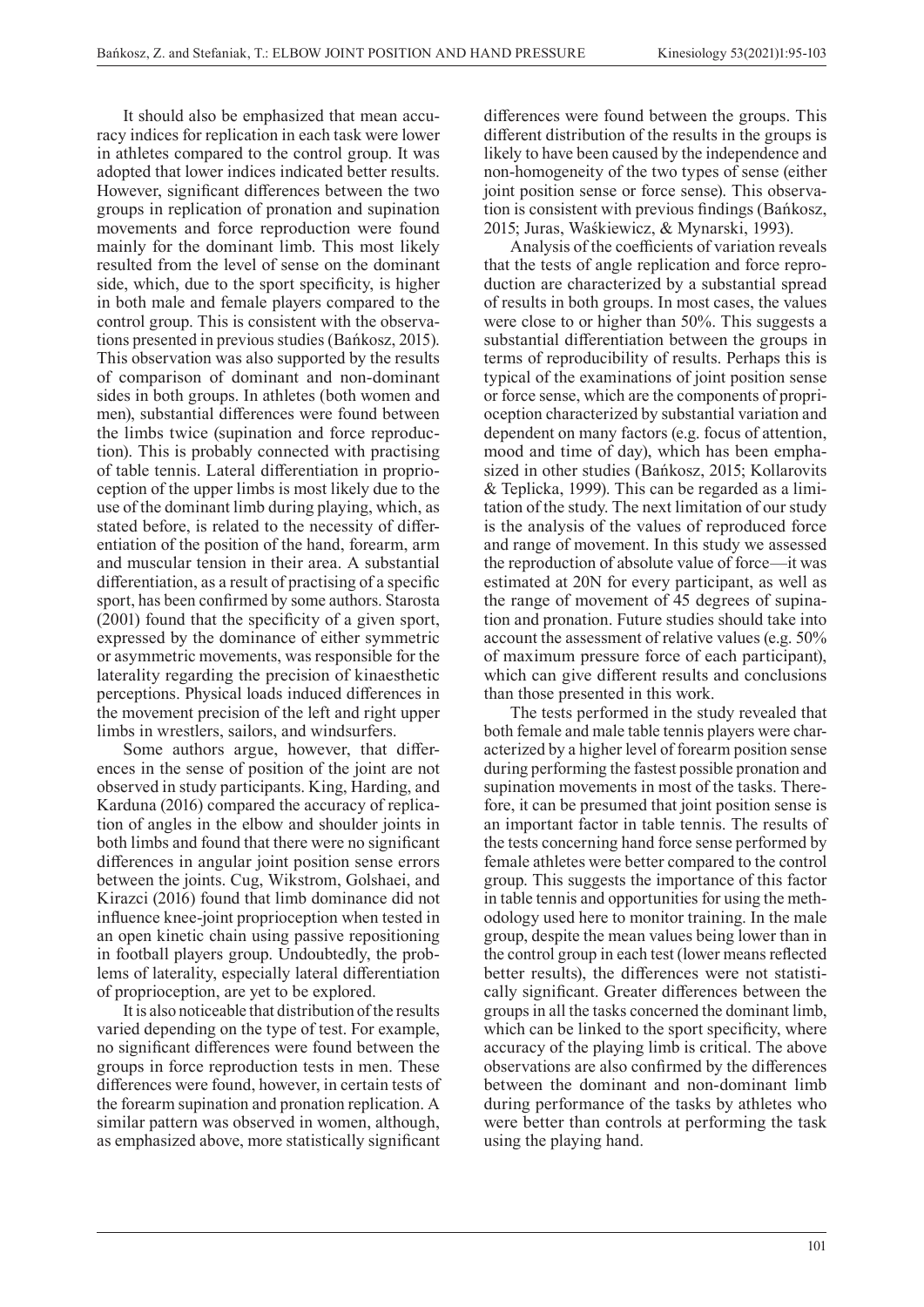#### **References**

- Ak, E., & Kocak, S. (2010). Coincidence-anticipation timing and reaction time in youth tennis and table tennis players. *Perceptual and Motor Skills, 110,* 879-887. doi: 10.2466/PMS.110.3.879-887
- Akpinar, S., Devrilmez, E., & Kirazci, S. (2012). Coincidence-anticipation timing requirements are different in racket sports *Perceptual and Motor Skills: Exercise and Sport, 115*, 1-13. doi: 10.2466/30.25.27.PMS.115.5.
- Bańkosz, Z. (2012). The kinesthetic differentiation ability of table tennis players. *Human Movement, 13*, 16-21. doi: 10.2478/V10038-011-0049-Z
- Bańkosz, Z. (2015). Reproduction of movement range and pressure force of the upper limbs in table tennis players. *Trends in Sport Sciences, 1*, 26-37.
- Barrack, R.L., Cook, S.D., & Skinner, H.B. (1984). Proprioception of the knee joint. Paradoxical effect of training. *American Journal of Physical Medicine and Rehabilitation, 63,* 175-181.
- Bhabhor, M.K., Vidja, K., Bhanderi, P., Dodhia, S., Kathrotia, R., & Joshi, V. (2013). A comparative study of visual reaction time in table tennis players and healthy controls. *Indian Journal of Physiology and Pharmacology, 57*, 439-442.
- Can, S., Kilit, B., Arslan, E., & Suveren, S. (2014). The comparison of reaction time of male tennis players, table tennis players and the ones who don't exercise at all in 10 to 12 age groups. *Nigde University Journal of Physical Education and Sport Sciences, 8,* 195-201.
- Cho, N.M.Y., Giorgi H.P., Liu K.P.Y., Bae Y.H., Chung L.M.Y., Kaewkaen K., & Fong, S.S.M. (2017). Proprioception and flexibility profiles of elite synchronized swimmers. *Perceptual and Motor Skills, 124*, 1151-1163. doi: 10.1177/0031512517724965
- Cug, M., Wikstrom, E.A., Golshaei, B., & Sadettin Kirazci, S. (2016). The effects of sex, limb dominance, and soccer participation on knee proprioception and dynamic postural control. *Journal of Sport Rehabilitation, 25*, 31-39. doi: 10-1123/jsr.2014-0250
- Dover, G., & Powers, M.E. (2003). Reliability of joint position sense and force-reproduction measures during internal and external rotation of the shoulder. *Journal of Athletic Training; 38*, 304-310.
- Dover, G.C., Kaminski, T.W., Meister, K., Powers, M.E., & Horodyski, M. (2003). Assessment of shoulder proprioception in the female softball athlete. *American Journal of Sports Medicine, 31,* 431-437. doi: 10.1177/03635465030310031801
- Erdil, G., Durusoy, F., & Acar, M. (1991). The optical and acoustic reaction time values compartment between the elite table tennis players who exercise regularly and non-exercising people. *Turkish Journal of Sports Medicine, 26*, 11-17
- Faber, I.R., Nijhuis-Van Der Sanden, M.W., Elferink-Gemser, M.T., Oosterveld, F.G. (2015). The Dutch motor skills assessment as tool for talent development in table tennis: a reproducibility and validity study. *Journal of Sports Sciences*, *33,* 1149-1158. doi: 10.1080/02640414.2014.986503
- Fong, S.S.M., Tsang, W.W.N., & Ng, G.Y.F. (2013). Lower limb joint sense, muscle strength and postural stability in adolescent taekwondo practitioners. *International SportMed Journal, 14,* 44-52.
- Goble, D.J. (2010). Proprioceptive acuity assessment via joint position matching: From basic science to general practice. *Physical Therapy, 90,* 1176-1184. doi: 10.2522/ptj.20090399
- Han, J., Anson, J., Waddington, G., & Adams, R. (2014). Sport attainment and proprioception. *International Journal of Sports Science and Coaching*, *9*, 159-170. doi: 10.1260%2F1747-9541.9.1.159
- Han, J., Anson, J., Waddington, G., & Adams, R. (2015a). Level of competitive success achieved by elite athletes and multi-joint proprioceptive ability. *Journal of Science and Medicine in Sport*, *18*, 77-81. doi: 10.1016/j. jsams.2013.11.013
- Han, J., Anson, J., Waddington, G., Adams, R., & Liu, Y. (2015b). The role of ankle proprioception for balance control in relation to sports performance and injury. *BioMed Research International, Vol. 2015*, Article ID 842804. doi: 10.1155/2015/842804
- Han, A., Waddington, G., Adams, R., Anson, J., & Liu, Y. (2016). Assessing proprioception: A critical review of methods. *Journal of Sport and Health Science, 5*, 80-90. doi: 10.1016/j.jshs.2014.10.004
- Herrington, L., Horsley, I., & Rolf, C. (2009). Evaluation of shoulder joint position sense in both asymptomatic and rehabilitated professional rugby players and matched controls. *Physical Therapy in Sport, 11*, 18-22. doi: 10.1016/j.ptsp.2009.10.001
- Hotz, A., & Muster, M. (1993). *Tischtennis lehren und lernen: individuelles lernen durch differenziertes lehren* (pp. 14–23)*.* [Table tennis: teaching and learning: Individual learning through differentiated teaching. In German.] Aachen, Germany: Meyer & Meyer.
- Hudetz, R. (2005). *Tenis stołowy 2000* [Table tennis 2000. In Polish.]. Łódź, Poland: Wydawnictwo PPHU Modest.
- Jerosch, J., & Prymka, M. (1996). Proprioception and joint stability*. Knee Surgery, Sports Traumatology, Arthroscopy, 4*, 171-179.
- Jerosch, J., Thorwesten, L., & Reuter, M. (1997). Proprioceptive capabilities of the elbow joint in elite female table tennis, players. *Deutsche Zeitschrift für Sportmedizin*, *48*, 43-48.